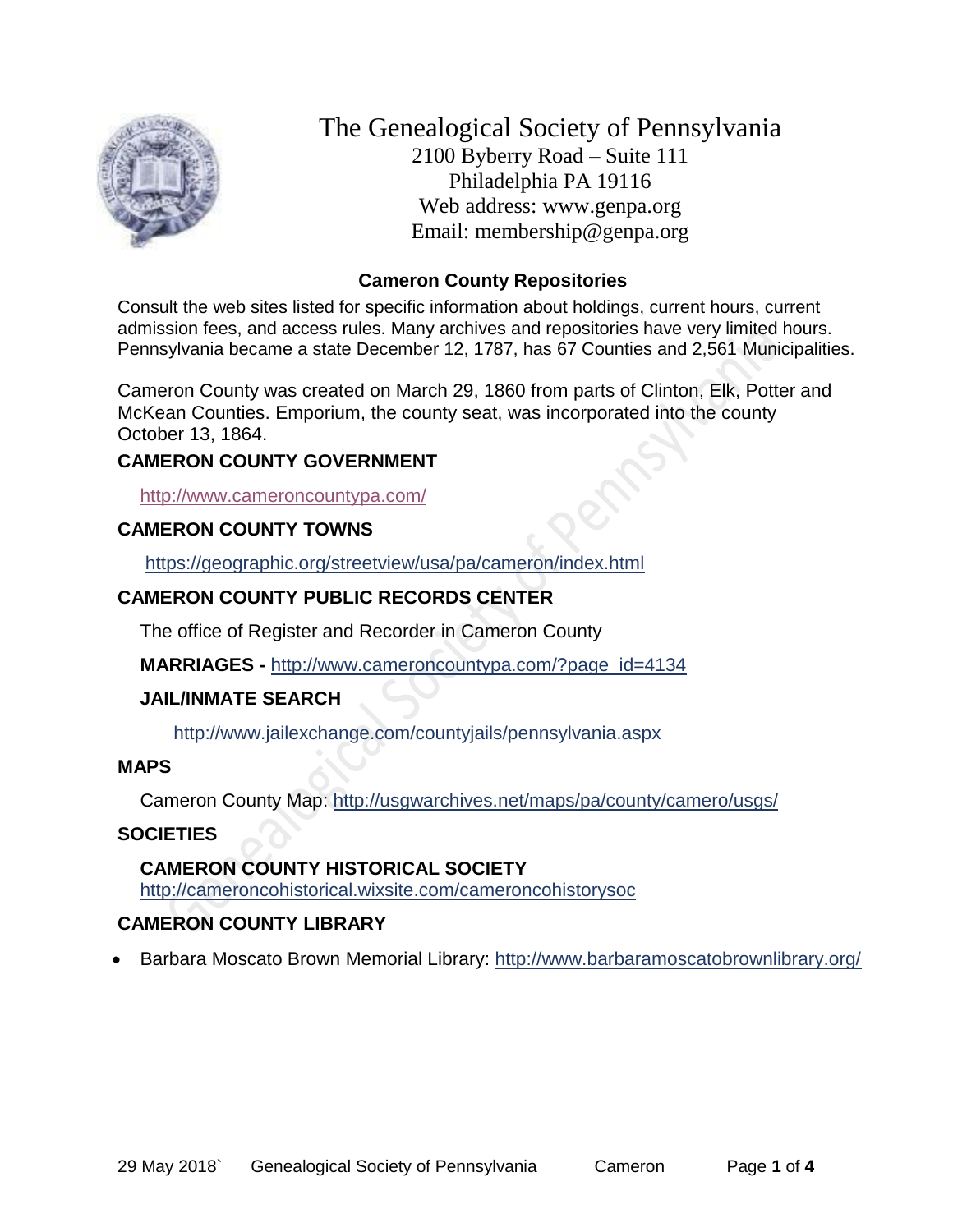#### **RESOURCES**

- **Genealogical Society of Pennsylvania GSP** [http://GenPA.org](http://genpa.org/) **GSP Research** <https://genpa.org/research/>
- PAGenWeb **Cameron** County <http://www.pagenweb.org/~cameron/>
- Obituaries –
- **LDS** <http://ldsgenealogy.com/PA> [http://www.newspaperobituaries.net/pennsylvania/cameron\\_county\\_obituaries.htm](http://www.newspaperobituaries.net/pennsylvania/cameron_county_obituaries.htm)
- County Newspapers
	- o *Cameron County Echo* <https://cameroncountyecho.net/>
	- o *Endeavor News* <http://www.endeavornews.com/>
	- o *Cameron County Press* (1866-1922) <https://chroniclingamerica.loc.gov/lccn/sn83032040/>
- **Random Acts of Kindness** <https://www.raogk.org/>
- **Family Search LDS:** <https://familysearch.org/>Free site but does require a login Collection List <https://familysearch.org/search/collection/list> [https://www.familysearch.org/wiki/en/Cameron\\_County,\\_Pennsylvania\\_Genealogy](https://www.familysearch.org/wiki/en/Cameron_County,_Pennsylvania_Genealogy)
- **Collections at the Historical Society of Pennsylvania HSP**  <http://hsp.org/collections>
	- HSP is membership based and there is a fee 1300 Locust Street, Philadelphia, PA 19107 215-732-6200 ext. 235 or [membership@hsp.org](mailto:membership@hsp.org)
- **RG-47. RECORDS OF THE COUNTY GOVERNMENTS** Guide to African American Resources at the Pennsylvania State Archives <http://www.phmc.state.pa.us/bah/aaGuide/AA-RG-47.html>
- **National Archives of Philadelphia** (**NARA**) Mid Atlantic Region: [http://www.nara.gov/research\\_rooms/mid\\_atlantic/](http://www.nara.gov/research_rooms/mid_atlantic/) **Records Request Process**

National Archives 14700 Townsend Road Philadelphia, Pennsylvania 19154-1096 Telephone: (215) 305-2044 Fax: (215) 305-2038 E-mail: [philadelphia.archives@nara.gov](mailto:philadelphia.archives@nara.gov) <https://wwwarchives.gov/philadelphia>

#### **Naturalizations: NARA**

Pennsylvania: Philadelphia, 1790-1991; Pittsburgh, 1820-1979; Erie, 1940-1972; Scranton, 1901-1990; Wilkes-Barre, 1943-1972; Williamsport, 1909-1913; and Harrisburg, 1911-1917

#### **MILITARY**

The National Archives at Philadelphia (**NARA**), through its partners Ancestry.com and Fold3.com, provides access to records relating to the military service of individuals from the American Revolution through World War II. Please note that Official Military Personnel Files from World War I to the present are held by the National Archives at St. Louis. <https://www.archives.gov/st-louis>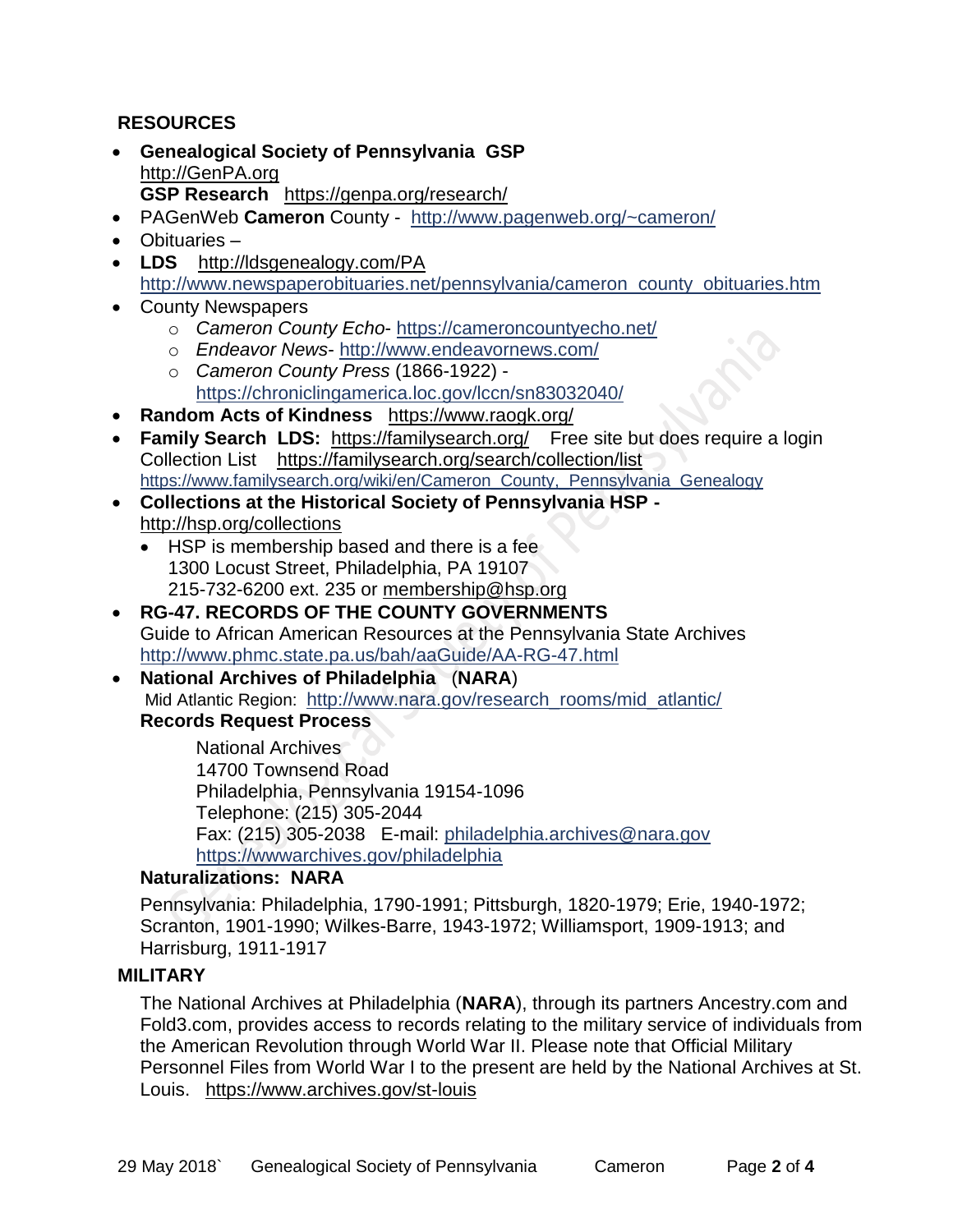World War I and World War II, Fourth Enumeration Draft Cards can also be accessed through our partner sites. In addition, Records of the Selective Service System, 1940- 1969, for individuals from Delaware, Maryland, Pennsylvania, Virginia, and West Virginia are available from the National Archives at St. Louis. Copies of World War I draft cards can be requested from the National Archives at Atlanta [\(Atlanta.archives@nara.gov](mailto:Atlanta.archives@nara.gov) ).

For information on obtaining World War II era and later draft cards, please see <http://www.archives.gov/st-louis/archival-programs/other-records/selective-service.html> <https://www.archives.gov/philadelphia/public/family-history.html#military>

#### **Pennsylvania Military Records Research Guide**

<https://www.raogk.org/pennsylvania-genealogy/pa-military-records/>

#### **Probate – Wills Administrations**

Probate records may include Person's exact death date, Names of the family members, Family relationships, Names of spouses of children, Residences, Adoption or guardianship of minor children or dependents, Worth of the property and land holdings, Evidence of occupation, religion, or military service

#### **Family Search:** Pennsylvania Probate Records, 1683-1994 <https://familysearch.org/>

This collection includes probate records created in Pennsylvania counties. The records include wills, estate records and indexes.

#### **State of Pennsylvania Vital Records**

The **Pennsylvania State Archives** collects, preserves and makes available for study the permanently-valuable public records of the Commonwealth, with particular attention given to the records of state government.

Mailing address: 350 North Street Harrisburg, PA 17120 Email: Email PA State Archives Phone: (717) 783-3281

GPS address: 801 North 3rd Street Harrisburg, PA 17102 Coordinates: 40.266080, - 76.886053

# **BIRTH CERTIFICATES**, 1906-1910

The Division of Vital Records (DVR) maintains birth records that occurred in Pennsylvania from 1906 to the present.

For information on public records (births occurring from 1906 to 1910), click on Pennsylvania State Archives <http://www.phmc.pa.gov/archives/Pages/default.aspx>or our Genealogy page.

[http://www.health.pa.gov/MyRecords/Certificates/Genealogy/Pages/14125.aspx#.WNvL](http://www.health.pa.gov/MyRecords/Certificates/Genealogy/Pages/14125.aspx#.WNvLKfkrJHY) **[KfkrJHY](http://www.health.pa.gov/MyRecords/Certificates/Genealogy/Pages/14125.aspx#.WNvLKfkrJHY)** 

#### **Death Certificates**, 1906-1965

Original birth certificates for 1906-1910 and death certificates for 1906-1965 are available at the State Archives. Digital copies of the 1906-1908 birth certificates and the 1906-1963 death certificates may be found on Ancestry.com. Pennsylvania residents can access these records free of charge through Ancestry.com Pennsylvania. A free account can be created.